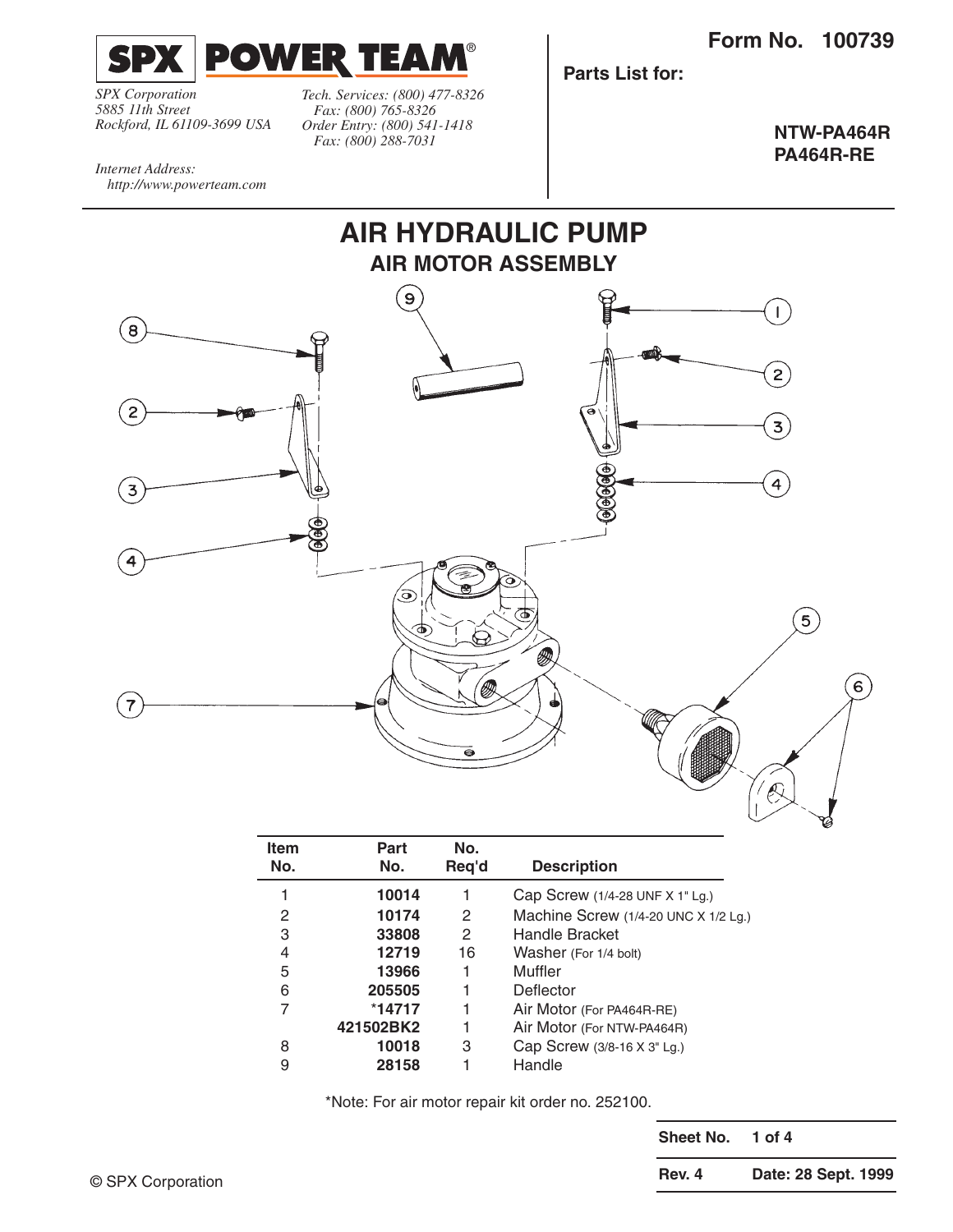

**GENERAL ASSEMBLY**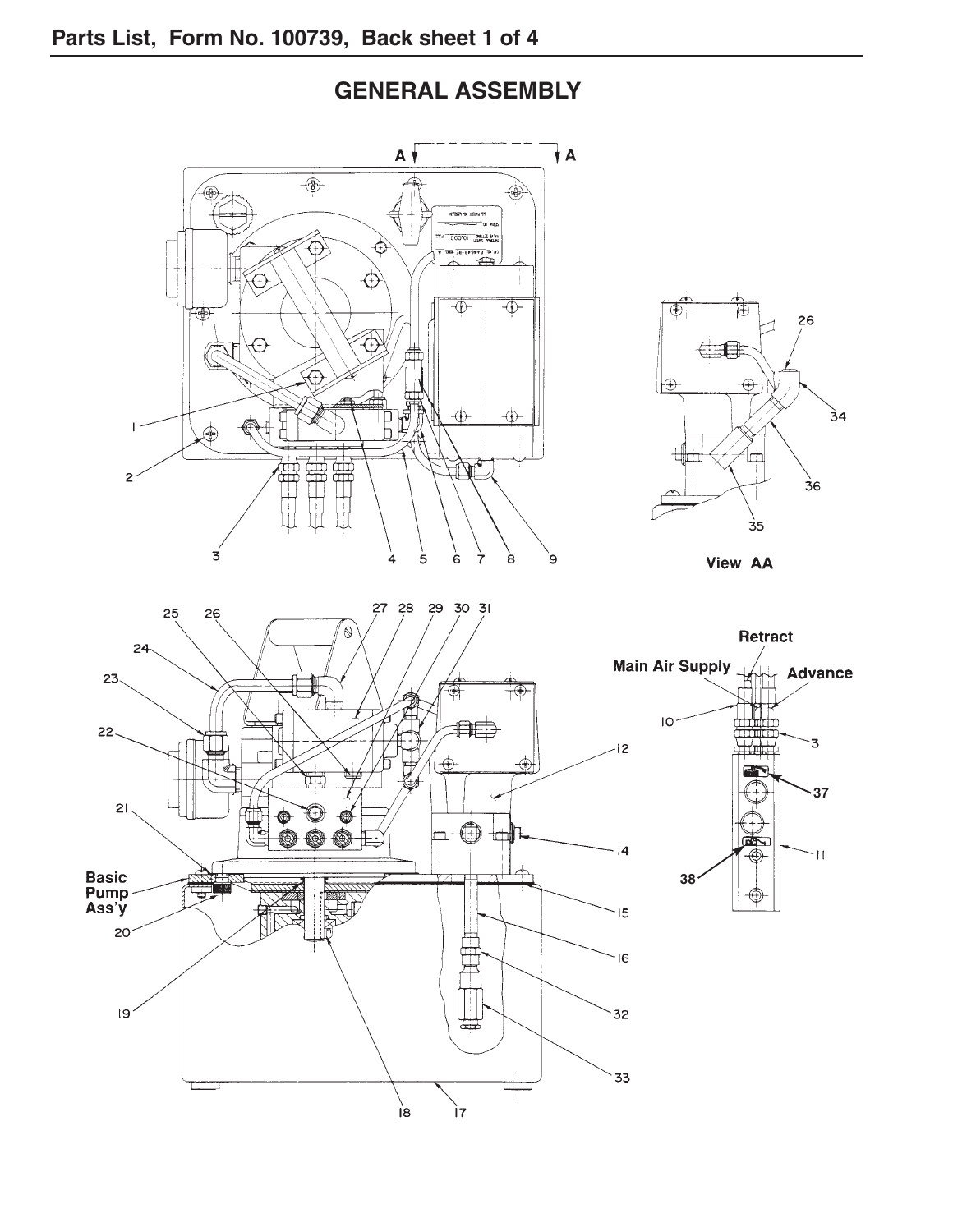| Item | Part     | No.            |                                                             |
|------|----------|----------------|-------------------------------------------------------------|
| No.  | No.      | Req'd          | <b>Description</b>                                          |
| 1    | 308675   | 1              | <b>Mounting Bracket</b>                                     |
| 2    | 10177    | 10             | Machine Screw (1/4-20 UNC X 3/4 Lg.)                        |
| 3    | 208218   | 6              | <b>Straight Fitting</b>                                     |
| 4    | 10199    | $\overline{2}$ | Nut (1/4-20 UNC)                                            |
| 5    | 15883    | 2.3 ft.        | <b>Plastic Tubing</b>                                       |
| 6    | 13229    | 1              | 90° Elbow Fitting                                           |
| 7    | 11421    | 1              | <b>Straight Fitting</b>                                     |
| 8    | 15378    | $\overline{c}$ | <b>Tee Fitting</b>                                          |
| 9    | 252653   | $\overline{4}$ | 90° Elbow Fitting                                           |
| 10   | 420096   | 1              | Three Strand Hose Ass'y (25 feet)                           |
| 11   | 421265   | 1              | Air Operated Hand Control (See Form #100426)                |
| 12   | 9594     | $\mathbf{1}$   | Valve Assembly (See Form #108068)                           |
| 14   | 13272    | $\overline{c}$ | <b>Plastic Plug</b>                                         |
| 15   | 40164    | $\mathbf{1}$   | Cover Plate Gasket (1/16 thick)                             |
| 16   | 15456    | 1              | <b>Nipple Fitting</b>                                       |
| 17   | 214097   | 1              | Key                                                         |
| 18   | 40063OR9 | 1              | Reservoir (For PA464R-RE)                                   |
|      | 40063BK2 | $\mathbf{1}$   | Reservoir (For NTW-PA464R)                                  |
| 19   | 213674   | $\mathbf{1}$   | $O$ -ring                                                   |
| 20   | 15187    | $\overline{4}$ | Cap Screw (3/8-16 UNC X 5/8 Lg.; Torque to 90/100 in. lbs.) |
| 21   | 307425   | 1              | Motor Gasket                                                |
| 22   | 14794    | $\mathbf{1}$   | Plastic Cap                                                 |
| 23   | 17636    | $\mathbf{1}$   | 90° Fitting                                                 |
| 24   | 215639   | $\mathbf{1}$   | <b>Copper Tubing</b>                                        |
| 25   | 16494    | $\mathbf{1}$   | <b>Straight Fitting</b>                                     |
| 26   | 10479    | $\overline{c}$ | Pipe Plug (1/4 NPTF)                                        |
| 27   | 10665    | $\mathbf{1}$   | 90° Elbow Fitting                                           |
| 28   | 212404   | $\mathbf{1}$   | Air Operated Valve                                          |
| 29   | 37593    | 1              | <b>Air Manifold Block</b>                                   |
| 30   | 10022    | $\overline{2}$ | Cap Screw (1/4-20 UNC X 1-1/2 Lg.)                          |
| 31   | 212405   | $\mathbf{1}$   | <b>Shuttle Valve</b>                                        |
| 32   | 18841    | 1              | <b>Connector Fitting</b>                                    |
| 33   | 21278-10 | 1              | Relief Valve (For PA464R-RE; Set at 900/1,100 PSI)          |
|      | 21278-15 | $\mathbf{1}$   | Relief Valve (For NTW-PA464R; Set at 1,500/1,700 PSI)       |
| 34   | 104506   | 1              | 45° Elbow Fitting                                           |
| 35   | 10617    | 1              | 90° Elbow Fitting                                           |
| 36   | 9684     | 1              | <b>Nipple Fitting</b>                                       |
| 37   | 251759   | $\mathbf{1}$   | Instruction Decal (Pump)                                    |
| 38   | 251760   | $\mathbf{1}$   | Instruction Decal (Release)                                 |

Note: Shaded areas reflect last revision(s) made to this form.

| <b>Sheet No.</b> |  | 2 of 4 |
|------------------|--|--------|
|------------------|--|--------|

**Rev. 4 Date: 28 Sept. 1999**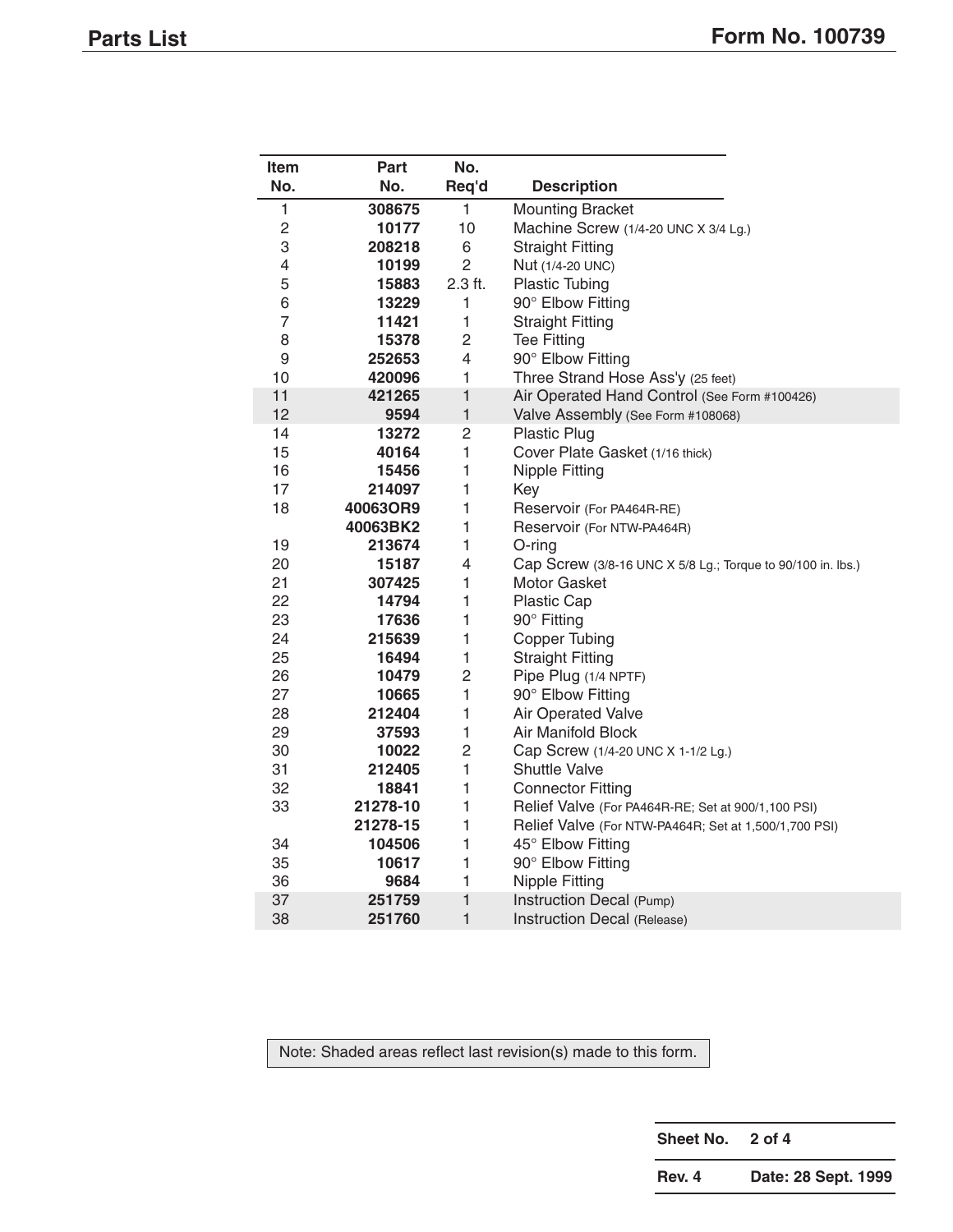## 18 ์ <sub>19</sub>  $\overline{17}$  $16$  $15$  $13$  $|4$ 20  $21$  $22$  $12<sub>1</sub>$  $\Rightarrow$  $H_{\gamma}$ 风口  $\overline{\alpha}$  in 23 ٣  $IO 24$  $\mathbf{9}$ 25, 26  $\mathbf{8}$  $\overline{7}$  $\epsilon$ 5  $\overline{4}$  $\bigodot$  $\sqrt{\bullet}$  $\overline{3}$  $\overline{c}$ 29 30  $31$ View AA 32 28 33 34  $42<sup>2</sup>$ 41  $\ddot{4}3$ 39 38 38  $36$  $37$ Cross torque<br>in 20/30 in. lbs. increments<br>in order shown.  $27$  $35$ **Section BB** 10  $\overline{\mathbb{Q}}$ 40  $\overline{3}$ A  $4<sup>Q</sup>$  $\frac{2}{2}$  $\left( \frac{1}{2} \right)$  $\overline{\bigoplus}$  $\overline{\bigoplus}$  $\bar{\mathbb{Q}}$  $\hat{\mathsf \varphi}$ ⊕  $\ddot{\Phi}$ Ò 44  $43<sub>1</sub>$ ۵ Q  $\circledR$  $\overline{\oplus}$ ES<br>O ® Q  $\phi$   $\phi$ ® ® Ò 45  $\mathsf B$ B 46 Þ  $\overline{\oplus}$ ⊕ ⊥49 47  $L_{48}$  $50$  $52$  $51$

## **BASIC PUMP ASSEMBLY**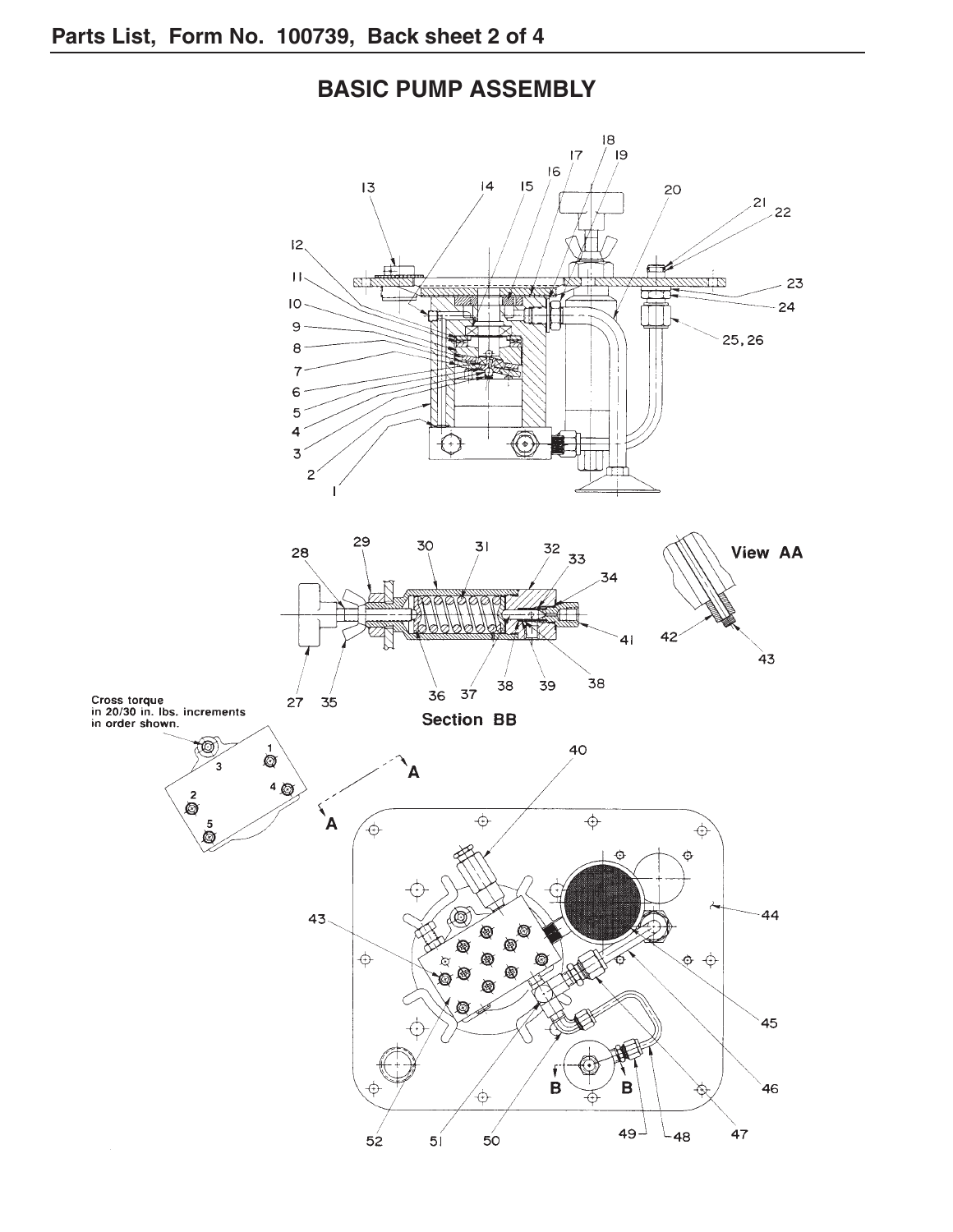| Item | Part   | No.          |                                                                                      | Item | Part     | No.            |                                                 |
|------|--------|--------------|--------------------------------------------------------------------------------------|------|----------|----------------|-------------------------------------------------|
| No.  | No.    | Req'd        | <b>Description</b>                                                                   | No.  | No.      | Req'd          | <b>Description</b>                              |
| 1    | 10267  | 1            | O-ring $(7/16 \times 5/16 \times 1/16)$                                              | 26   | 308614   | 1              | Oil Line Tube                                   |
| 2    | 52883  | 1            | Pump Body                                                                            | 27   | 215693   | 1              | <b>Plastic Knob</b>                             |
| 3    | 16320  | 1            | <b>Compression Spring</b>                                                            | 28   | 215721   | 1              | <b>Adjustment Stem</b>                          |
|      |        |              | (1/4 O.D. X 3/4 Lg.)                                                                 | 29   | 10396    | 1              | Jam Nut (3/4-16)                                |
| 4    | 10375  | 1            | Steel Ball (1/4 Dia.)                                                                | 30   | 309077   | 1              | <b>Regulator Housing</b>                        |
| 5    | 23547  | 1            | <b>Bearing Top Plate</b>                                                             | 31   | 215429   | 1              | <b>Compression Spring</b>                       |
| 6    | 11814  | 1            | <b>Ball Bearing</b>                                                                  |      |          |                | $(1.100$ O.D. $X$ 2-1/2 Lg.)                    |
| 7    | 23548  | 1            | <b>Top Plate</b>                                                                     | 32   | 47648    | 1              | <b>Regulator Body</b>                           |
| 8    | 15431  | 1            | <b>Needle Thrust Bearing</b>                                                         | 33   | 215431   | 1              | Sleeve                                          |
| 9    | 15432  | 1            | <b>Bearing Race</b>                                                                  |      |          |                | (Position holes towards packings)               |
| 10   | 35271  | 1            | Angle Plate                                                                          | 34   | 13755    | 1              | O-ring (.558 X .414. X .072)                    |
| 11   | 11228  | 1            | <b>Needle Thrust Bearing</b>                                                         | 35   | 215683   | 1              | Wing Nut (3/8-24)                               |
| 12   | 11227  | 2            | <b>Bearing Race</b>                                                                  | 36   | 215428   | $\overline{c}$ | <b>Retainer Spring</b>                          |
| 13   | 213706 | 1            | <b>Filler Cap</b>                                                                    | 37   | 309079   | 1              | Poppet                                          |
| 14   | 11084  | 1            | Pipe Plug (1/16 NPTF;<br>Torque to 35/45 in. lbs. oiled)                             | 38   | 215430   | $\overline{2}$ | Backup Washer<br>$(3/8 \times 1/4 \times 1/16)$ |
| 15   | 15695  | 1            | <b>Ball Bearing</b>                                                                  | 39   | 10266    | 1              | O-ring $(3/8 \times 1/4 \times 1/16)$           |
| 16   | 15693  | 1            | Gerotor Set                                                                          | 40   | 21278    | 1              | <b>Relief Valve</b>                             |
| 17   | 307296 | 1            | <b>Wear Plate</b>                                                                    |      |          |                | (Set at 10,100/10,700 PSI)                      |
| 18   | 213709 | $\mathbf{1}$ | Seal Washer (Turn on;                                                                | 41   | 309078   | 1              | <b>Seat Fitting</b>                             |
|      |        |              | do not push on)                                                                      | 42   | 214720   | 1              | Spacer                                          |
| 19   | 10390  | 1            | Jam Nut (1/2-20 UNF)                                                                 | 43   | 15642    | 5              | Cap Screw (1/4-20 X 5" Lg.;                     |
| 20   | 213686 | 1.           | <b>Intake Tube</b>                                                                   |      |          |                | Torque to 55/65 in. lbs.)                       |
| 21   | 10268  | $\mathbf{2}$ | O-ring $(1/2 \times 3/8 \times 1/16)$                                                | 44   | 47404BK2 | 1              | <b>Reservoir Cover</b>                          |
| 22   | 11863  | 1            | Backup Washer                                                                        | 45   | 29682    | 1              | Strainer/Filter                                 |
|      |        |              | $(1/2 \times 3/8 \times 1/16)$                                                       | 46   | 214930   | 1              | Oil Line Tube                                   |
| 23   | 21484  | 1            | Spacer                                                                               | 47   | 12696    | 1              | <b>Straight Fitting</b>                         |
| 24   | 214882 | 1            | Connector Valve (Torque valve                                                        | 48   | 215674   | 1              | Regulator Oil Line Ass'y                        |
|      |        |              | connector [214882] to 20/30 ft. lbs. into<br>coverplate [47404]; hold valve conector | 49   | 14844    | 1              | <b>Straight Fitting</b>                         |
|      |        |              | [214882] & torque tube nut [10431] to                                                | 50   | 16177    | 1              | 90° Fitting                                     |
|      |        |              | 40/50 ft. lbs.)                                                                      | 51   | 18969    | 1              | <b>Tee Fitting</b>                              |
| 25   | 10430  | 1            | <b>Tube Sleeve</b>                                                                   | 52   | 36922    | 1              | High Pressure Pump Ass'y                        |
| 26   | 10431  | 1            | <b>Tube Nut</b>                                                                      |      |          |                | (See back sheet 3 of 4)                         |
| 27   | 215693 | 1            | <b>Plastic Knob</b>                                                                  |      |          |                |                                                 |

Refer to any operating instructions included with this product for detailed information about operation, testing, disassembly, reassembly, and preventive maintenance.

Items found in this parts list have been carefully tested and selected. **Therefore: Use only genuine Power Team replacement parts!**

Additional questions can be directed to our Technical Services Department.

**Sheet No. 3 of 4**

**Rev. 4 Date: 28 Sept. 1999**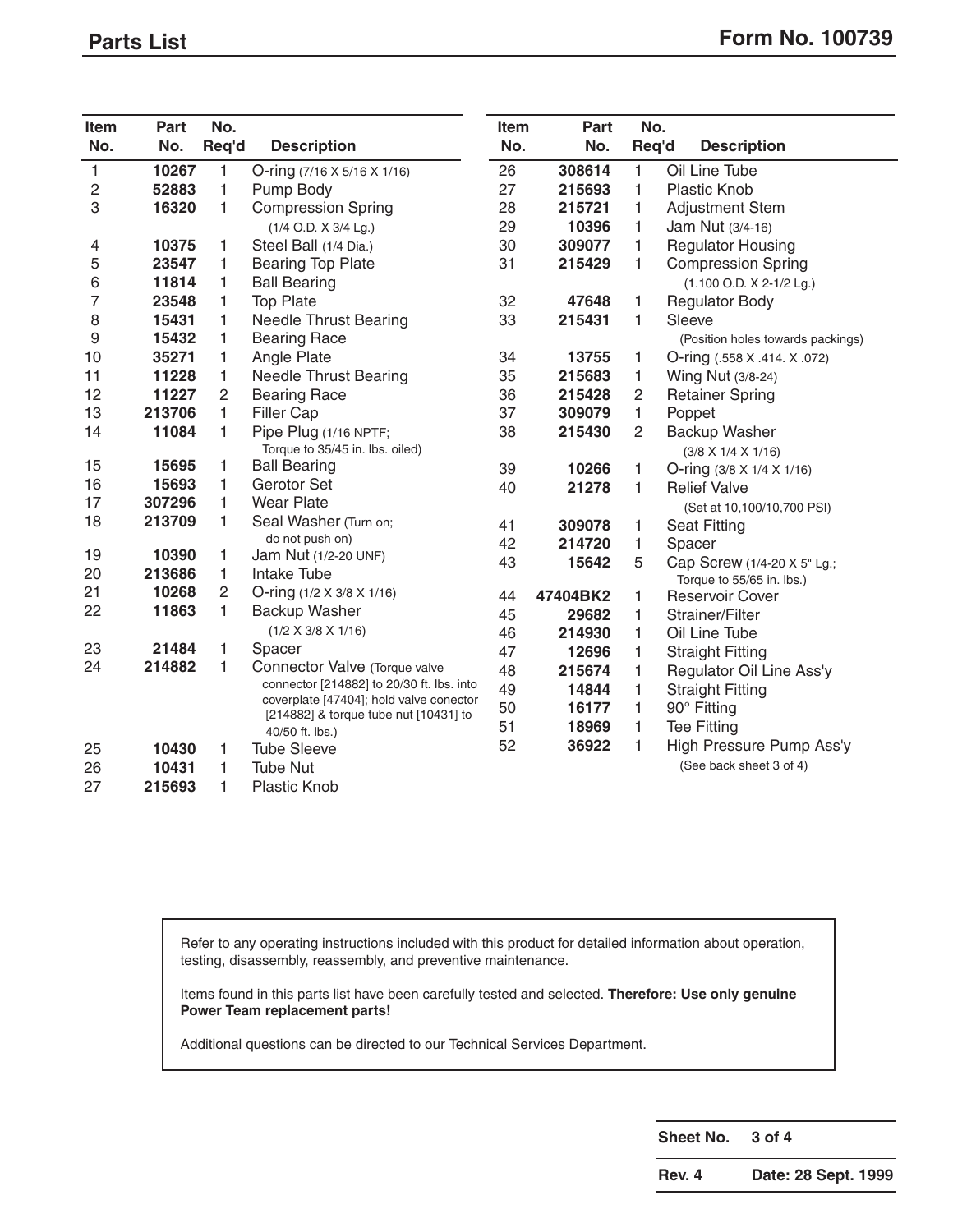

**HIGH PRESSURE PUMP ASSEMBLY**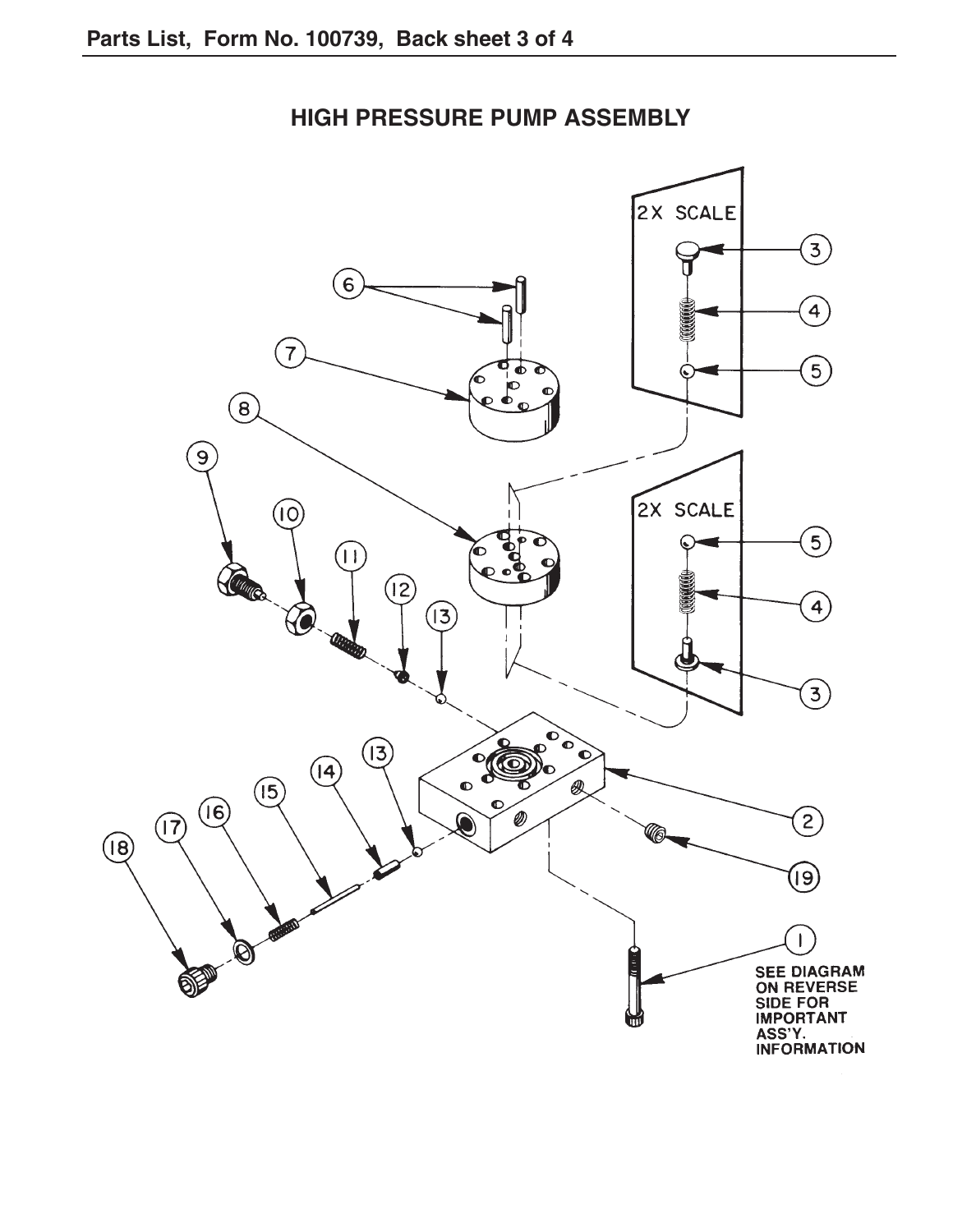| Item | Part   | No.          |                                                              |
|------|--------|--------------|--------------------------------------------------------------|
| No.  | No.    | Req'd        | <b>Description</b>                                           |
|      | *16747 | 7            | Torx Drive Cap Screw (1/4-28 X 1-3/4 Lg.; See diagram below) |
| 2    | *36912 |              | Pump End Plate                                               |
| 3    | *24549 | 4            | <b>Valve Guide</b>                                           |
| 4    | *10445 | 4            | Compression Spring (5/32 O.D. X 3/4 Lg.)                     |
| 5    | *12223 | 4            | Steel Ball (3/16 Dia.)                                       |
| 6    | *20775 | $\mathbf{2}$ | Piston                                                       |
| 7    | *41006 | 1            | <b>Pump Barrel</b>                                           |
| 8    | *41007 | 1            | Valve Head                                                   |
| 9    | 200797 | 1            | <b>Adjusting Screw</b>                                       |
| 10   | 10386  |              | Jam Nut (3/8-24)                                             |
| 11   | 15691  | 1            | Compression Spring (1/4 O.D. X 5/8 Lg.)                      |
| 12   | 200796 | 1            | Spring & Ball Adapter                                        |
| 13   | 10375  | 2            | Steel Ball (1/4 Dia.)                                        |
| 14   | 201998 |              | Sleeve                                                       |
| 15   | 12571  | 1            | Roll Pin (1/8 Dia. X 1-3/8 Lg.)                              |
| 16   | 14431  |              | Compression Spring (3/16 O.D. X 3/4 Lg.)                     |
| 17   | 12042  |              | Copper Washer (9/16 X 3/8 X 1/32 Thk.)                       |
| 18   | 29690  |              | Cap Screw (Torque to 180 in. lbs.)                           |
| 19   | 10427  |              | Pipe Plug (1/8 NPTF)                                         |

Consult factory when replacing items marked with an asterisk (\*).

## **BOLT TIGHTENING SEQUENCE**



**NOTE: Assemble in sequence shown. Lubricate under head and on threads. Torque to 170 in lbs.**

> **Sheet No. 4 of 4 Rev. 4 Date: 28 Sept. 1999**